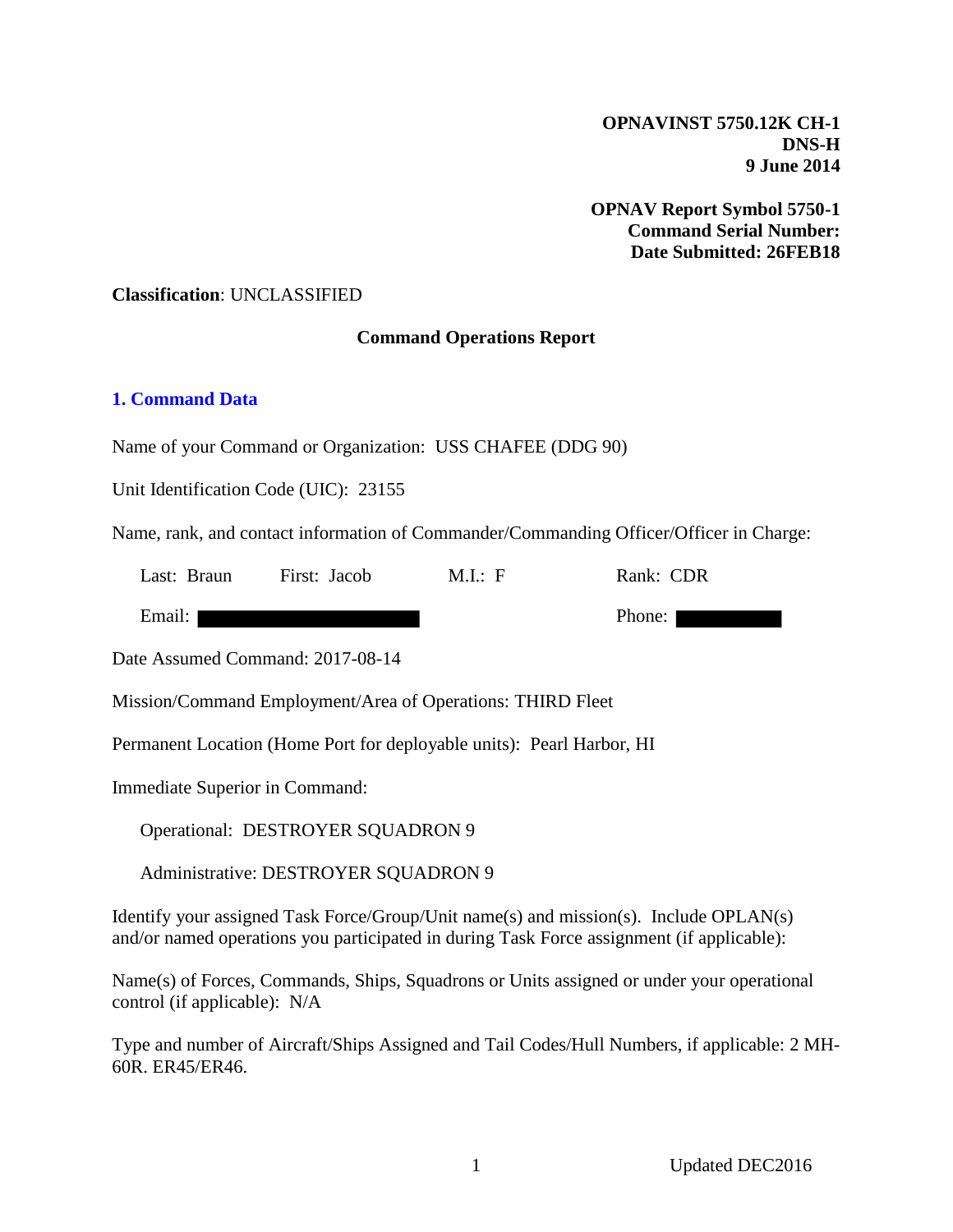Commands, Detachments or Units deployed on board or stationed aboard as tenant activities (as applicable): N/A

Number of Personnel Assigned:

Officers: 41 Enlisted: 286 Civilian: 0

Command Point of Contact:

Name (Rank, First Name, Middle Initial, Last Name): ENS Job Title/Office Code: ELECTRO E-mail (both classified and unclassified, if available):

Phone number(s): Command Mailing Address: USS CHAFEE (DDG 90) Unit 100199 FPO AP 96662

#### **2. Commander's Assessment**

In 2017, CHAFEE achieved excellence in both material readiness and combat readiness, successfully navigating an extended Sustainment Phase including two CMAVs as well as safely and successfully completing a 7 month deployment across 3 areas of responsibilities (AOR). CHAFEE's crew managed to maintain operational excellence while keeping CHAFEE's material condition immaculate.

Aggressive underway repairs were vital during CHAFEE's employment in SCC OPS and COMTUEX. CHAFEE's crew simultaneously maintained tactical proficiency as only they can, certifying in USW during COMTUEX, and successfully completing a myriad of exercises during COMTUEX and deployment in the absence of a dedicated Basic Phase.

CHAFEE, then, deployed independently to  $4<sup>th</sup>$  Fleet where she bolstered alliances with over 20 South American nations and recovered 800kg of illicit narcotics during her time with JIATF-S.

Following  $4<sup>th</sup>$  Fleet, CHAFEE proceeded to  $7<sup>th</sup>$  Fleet where she conducted routine patrols and advanced multinational exercises contributing directly to the stability of the region.

CHAFEE and her crew, time and time again, demonstrated outstanding professionalism and technical expertise solidifying her reputation as the deadliest and most proficient destroyer in the American Fleet.

### **3. Chronology**

1JAN-27JAN: CMAV 7A1 17JAN-27JAN: FST-M 30JAN-3FEB: PRE-AVCERT 30JAN-9FEB: USW 2.2 6FEB-9FEB: CREWCERT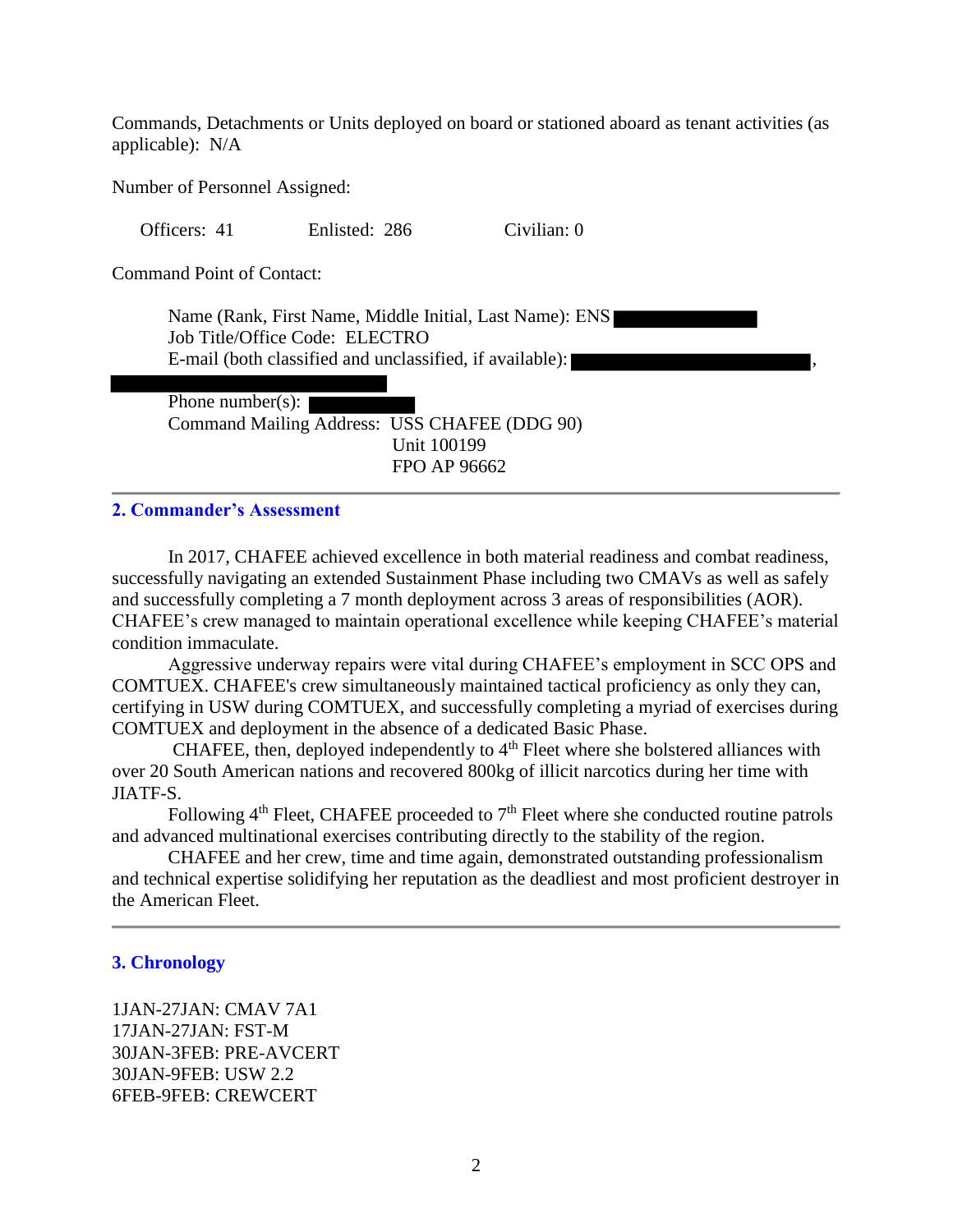11FEB-17FEB: SCC OPS 21FEB: USW 2.3A 21FEB-24FEB: AVCERT 27FEB-3MAR: AMMO ONLOAD 7MAR: HSM-37 DET 4 ONLOAD 9MAR-26MAR: GRUSAIL 11MAR-16MAR: USW2.3B 17MAR-20MAR: USW2.4 21MAR-23MAR: MSLEX 28MAR-23APR: C2X 8MAY-9JUN: CMAV 7A2 13JUN: DEPLOY C3F 20JUN: INPORT MANZANILLO, MX 21JUN: CHOP C4F 1JUL-4JUL: TEAMWORK SOUTH INPORT VALPARAISO, CHILE 6JUL-12JUL: TEAMWORK SOUTH UNDERWAY 15JUL: INPORT CALLAO, PERU 18JUL-26JUL: UNITAS PAC 2017 27JUL-15AUG: JIATF-S TASKING 3AUG-5AUG: INPORT PANAMA 11AUG-14AUG: INPORT PANAMA 14AUG: CHANGE OF COMMAND 22AUG: INPORT EL SALVADOR 23AUG: CHOP C3F 6SEP: CHOP C7F 11SEP-14SEP: INPORT GUAM 26SEP-30SEP: RRN STRIKE GROUP SOUTH CHINA SEA OPERATIONS 2OCT-6OCT: INPORT HONG KONG 10OCT: FONOP IVO SPRATLEY ISLANDS 17OCT-20OCT: MCSOFEX 21OCT-26OCT: INPORT BUSAN, ROK 27OCT-9NOV: SEA OF JAPAN OPERATIONS 6NOV-7NOV: MIOEX 10NOV-13NOV: TRI-CARRIER STRIKE GROUP OPERATIONS 17NOV-26NOV: ANNUALEX 4DEC-16DEC: VRAV INPORT CHANGI, SINGAPORE 22DEC-27DEC: INPORT LAEM CHABANG, THAILAND

## **Narrative**

CHAFEE began 2017 in Pearl Harbor where she completed an extensive maintenance availability during an extended sustainment phase as she prepared to depart on deployment in June. While inport, she completed multiple certification exercises such as USW 2.2 and 2.3a, AVCERT, and CREWCERT.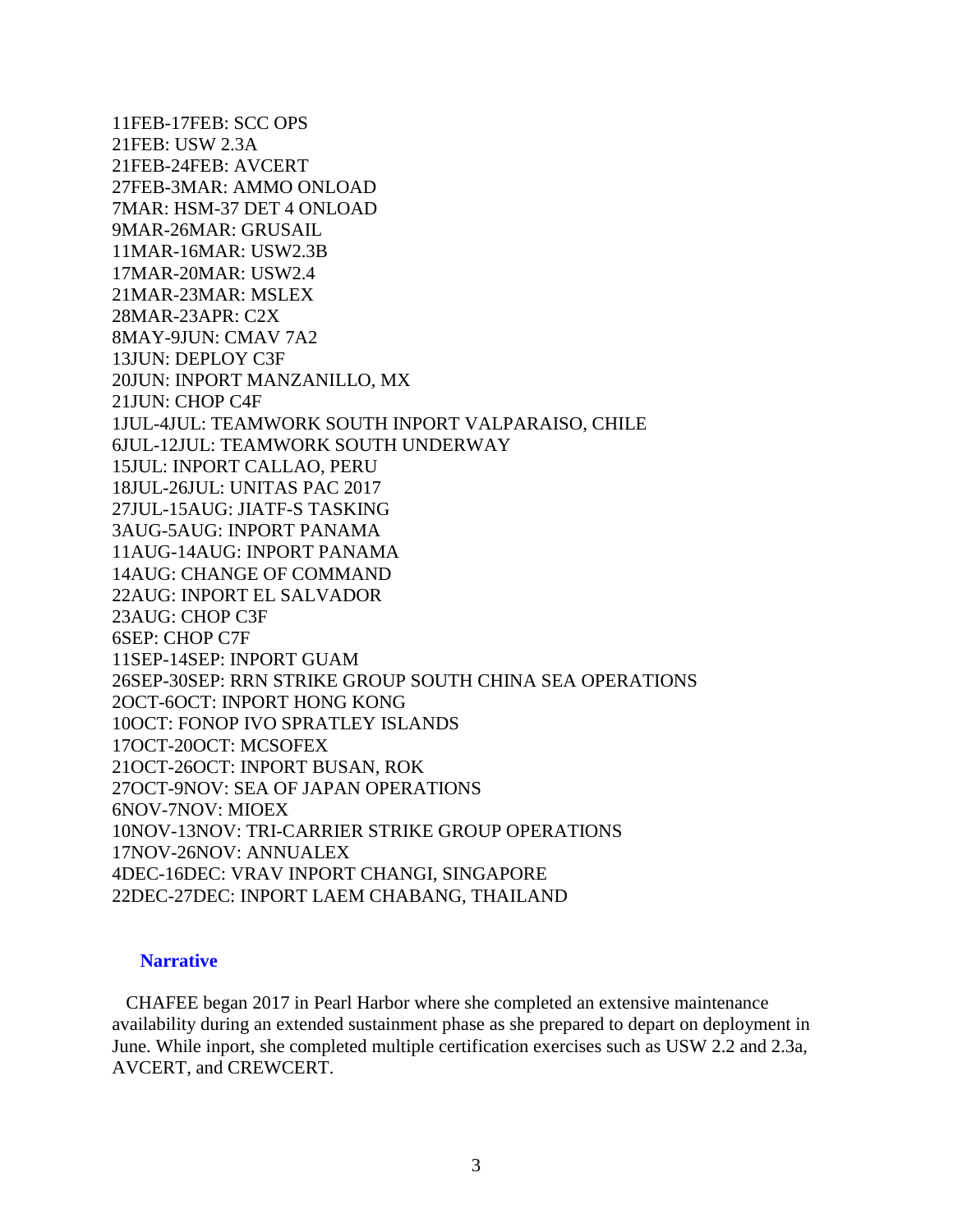During the week of February 11<sup>th</sup>, CHAFEE participated in an iteration of Submarine Commander's Course where she served as OPFOR.

Later, on March  $9<sup>th</sup>$ , she departed for Group Sail/COMPTUEX. During this 60 day exercise, CHAFEE participated in a myriad of training evolutions with the USS NIMITZ Strike Group including a missile exercise during which she fired one SM-2 missile, a Force Protection Exercise conducted inport San Diego with the rest of the strike group, and recertifying in Undersea Warfare.

Upon her return to Pearl Harbor, CHAFEE entered CMAV 7A2, a maintenance availability during which she finalized repairs prior to departing for her  $3<sup>rd</sup>$ ,  $4<sup>th</sup>$ , and  $7<sup>th</sup>$  Fleet deployment.

CHAFEE deployed from Pearl Harbor Pier B-10 on 13 June 2017 at 0900. She then transited the Pacific en route to Manzanillo, Mexico where she refueled and her crewed enjoyed an evening in town. From Manzanillo, CHAFEE sailed south towards Valparaiso, Chile where she would participate in Teamwork South with the Chilean Navy.

Teamwork South involved multiple ASW exercises, a photoex, and multiple 5in gun shoots. CHAFEE engaged in a junior officer exchange to bolster the U.S.-Chile alliance, and held a  $4<sup>th</sup>$ of July celebration on her flight deck for senior Chilean officers and the U.S. Ambassador to Chile.

Following Teamwork South, CHAFEE headed north to Peru where she engaged in UNITAS Pacific, a multinational exercise involving over 20 nations. CHAFEE conducted two photoexes, two 5in gun shoots, and a SINKEX with her MH-60R helicopters. CHAFEE expended over 200 rounds of 5in ordnance over the course of Teamwork South and UNITAS PACIFIC.

CHAFEE, then, proceeded farther north where she undertook Joint Interagency Task Force-South (JIATF-S) tasking. Along with the U.S. Coast Guard, Ecuadorian Navy, Mexican Navy, and Columbian Navy, CHAFEE conducted patrols in search of illicit narcotics. CHAFEE recovered 800kg of illegal narcotics from smugglers in waters off the coast of Ecuador.

Following her JIATF-S tasking, CHAFEE proceeded to Panama where she conducted a change of command ceremony. CDR Jacob F. Braun relieved CDR Brian D. Fremming as the Commanding Officer of USS CHAFEE on 14 August 2017 at 1000.

With CDR Braun in command, CHAFEE proceeded to Guam where she conducted an ammo onload.

Upon departing Guam, CHAFEE proceeded to the South China Sea where she joined the USS RONALD REAGAN Strike Group for routine patrols. Along with the rest of the Strike Group, CHAFEE visited Hong Kong from October  $2<sup>nd</sup>$  through the  $6<sup>th</sup>$ .

After departing Hong Kong, CHAFEE conducted a Freedom of Navigation Operation in the vicinity of the Spratley Islands.

CHAFEE next task was to execute her role in Maritime Counter Special Operations Forces Exercise during which she coordinated with Korean forces to train to deny enemy Special Forces the use of the sea.

From October 21<sup>st</sup> to the 26<sup>th</sup>, CHAFEE was inport Busan, Republic of Korea. This afforded CHAFEE's crew a break from the high optempo of  $7<sup>th</sup>$  Fleet operations.

After departing Busan, CHAFEE proceed to the Sea of Japan where she weathered a typhoon before commencing a Maritime Interdiction Operations Exercise with the Korean and Australian Navies. During this exercise, CHAFEE and her counterparts practiced querying vessels of interest and Visit, Board, Search, and Seizure operations.

CHAFEE, then, proceeded south where she took part in TRI-CARRIER OPS with the USS NIMITZ, USS RONALD REAGAN, and USS THEODORE ROOSEVELT Strike Groups. This